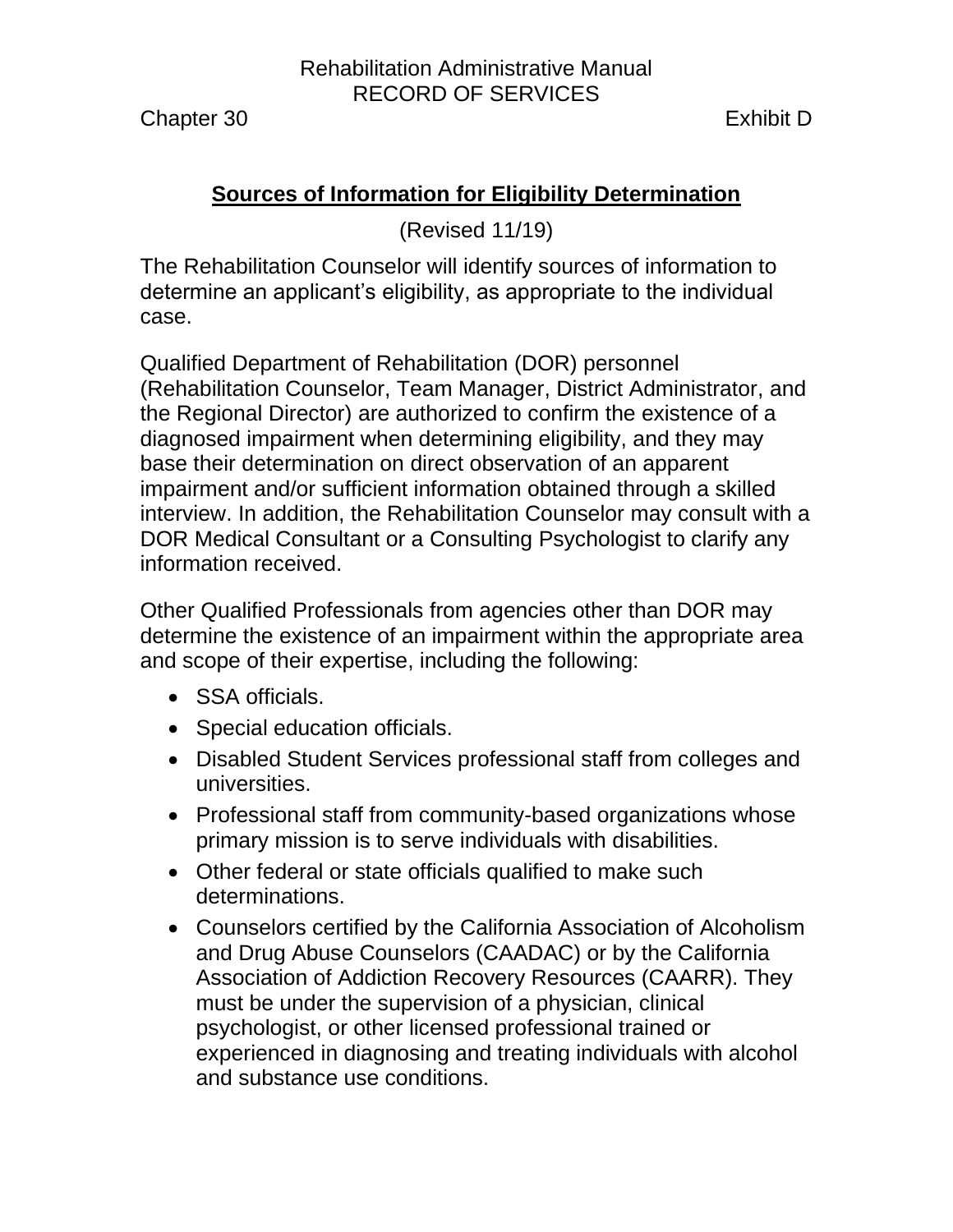Qualified health care providers are physicians and allied health professionals who may determine the existence of an impairment and provide medical information of record (MIOR) or written medical assessments/evaluations based on the appropriate area and scope of their expertise.

If sufficient information is not available to determine eligibility, the Rehabilitation Counselor may conduct assessments to the extent needed to determine eligibility.

The Rehabilitation Counselor may also request more data from a source of information if the documentation/assessment is inadequate or incomplete to determine eligibility.

In all cases, the Rehabilitation Counselor will consider the following professionals to be qualified to provide documentation/assessments, within the scope of licensure and area of their expertise, skill, and training, to determine the existence of impairment:

- Physicians and surgeons.
- Doctor of osteopathy.
- Physician's assistant under the supervision of a licensed physician.
- Registered nurse under the supervision of a licensed physician.
- Nurse practitioner under the supervision of a licensed physician.

# **List of Qualified Professionals**

Additionally, the Rehabilitation Counselor will consider the professionals listed in each of the four respective categories itemized below (physical conditions, mental/emotional conditions, learning disabilities, and alcohol or substance abuse disorders), to be qualified:

- 1. Documentation/assessment of physical conditions within the scope of licensure and area of professional expertise, skill, and training:
	- DOR Rehabilitation Counselor (observable impairment, e.g., amputation, or impairments that are not physically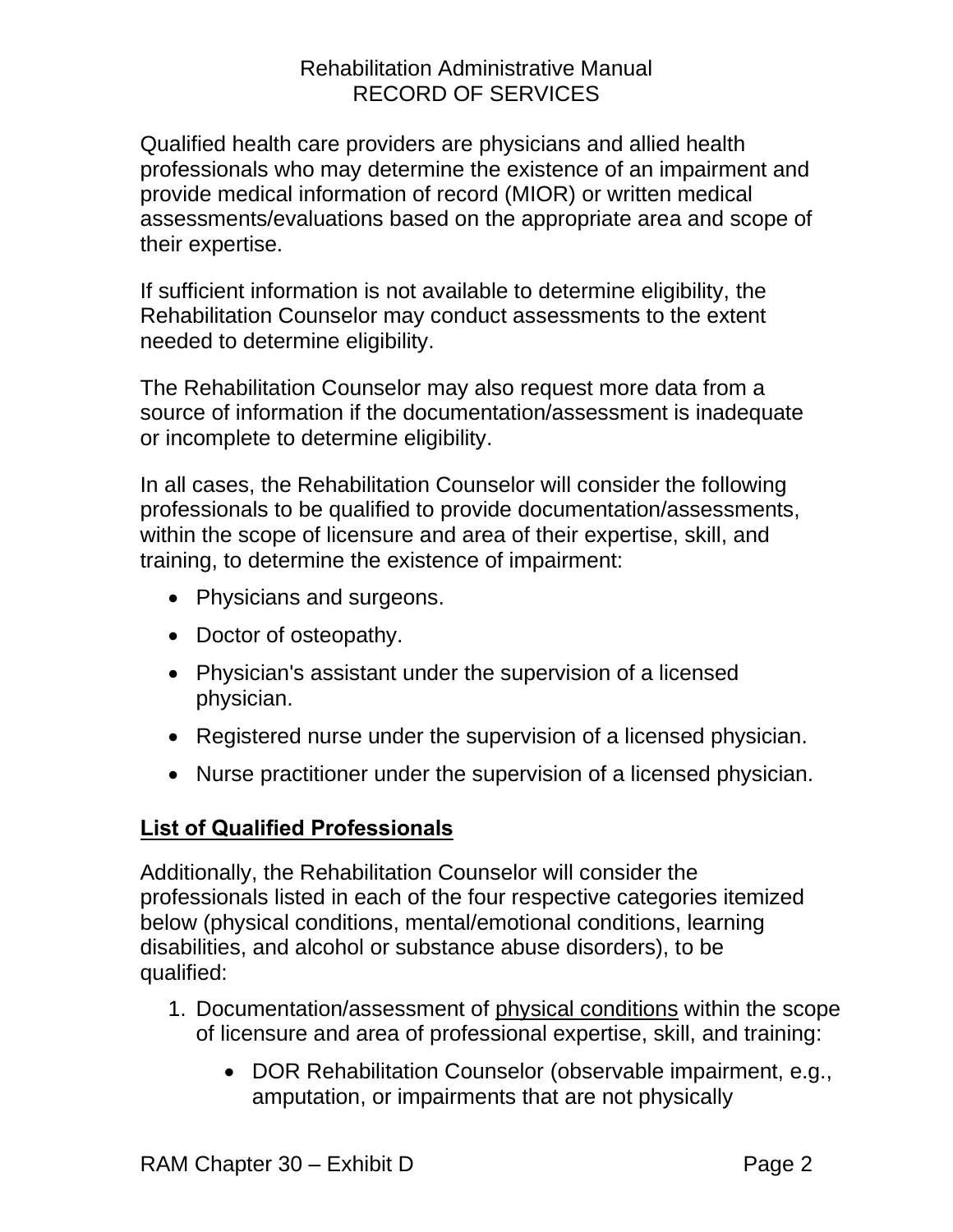### Rehabilitation Administrative Manual RECORD OF SERVICES

observable, but can be detailed by the applicant: description of the disability/condition and the functional impairments that result from that disability/condition).

- Physician and surgeon.
- Physical therapist under the supervision of a licensed physician.
- Occupational therapist under the supervision of a licensed physician.
- Speech therapist.
- Audiologist.
- Optometrist
- 2. Documentation/assessment of mental/emotional conditions within the scope of licensure and area of professional expertise, skill, and training:
	- Physician and surgeon (usually a psychiatrist).
	- Clinical psychologist.
	- Licensed clinical social worker (LCSW).
	- Marriage and family therapist (MFT).
- 3. Documentation/assessment of learning disabilities within the scope of licensure and area of professional expertise, skill, and training:
	- Clinical psychologist.
	- Licensed educational psychologist.
	- Learning disability specialist employed by public education agencies at the secondary and postsecondary levels and trained to administer and interpret the assessment instruments to verify a learning disability.
- 4. Documentation/assessment of an alcohol or substance use disorder within the scope of licensure and area of professional expertise, skill, and training:
	- Clinical psychologist.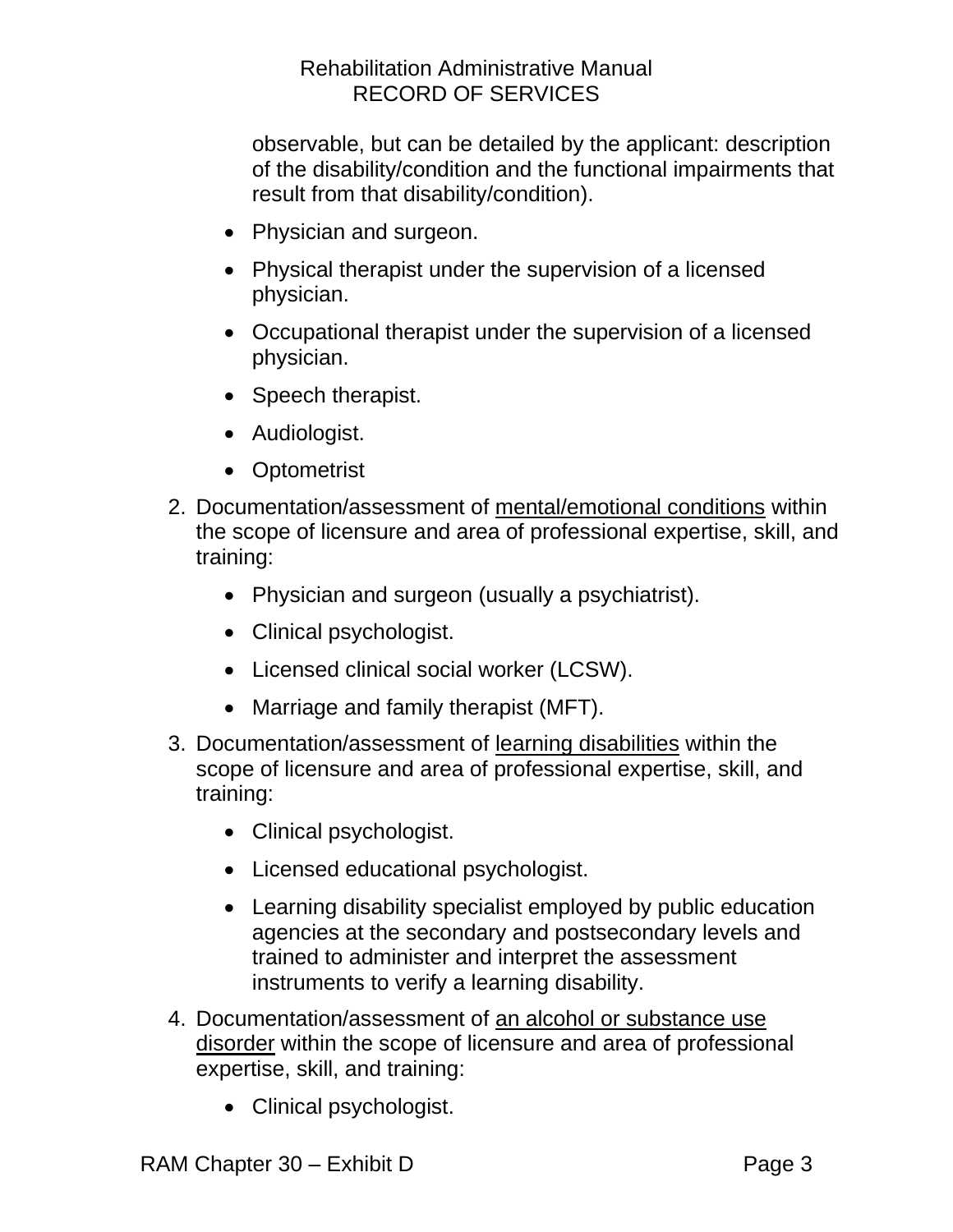### Rehabilitation Administrative Manual RECORD OF SERVICES

- Licensed clinical social worker (LCSW).
- Marriage and family therapist (MFT).
- Substance abuse counselor certified by the CAADAC and under the supervision of a physician, clinical psychologist, or other licensed professional trained or experienced in diagnosing and treating individuals with substance abuse conditions.
- Substance abuse counselor certified by the CAARR and under the supervision of a physician, clinical psychologist, or other licensed professional trained or experienced in diagnosing and treating individuals with substance abuse conditions.

The sources of information that may be used in the eligibility determination process may include, but are not limited to, the following:

- Documentation used to establish presumptive eligibility.
- Observations, both visible and nonvisible disabilities, resulting from a skilled interview by the Rehabilitation Counselor (including, but not limited to, the existence of an obvious impairment, such as the loss of a limb or information obtained through the individual or family participating in the initial interview).
- SSA, medical, and educational records.
- Documentation provided by the applicant or the applicant's family.
- Existing data from other qualified sources.

#### **Prohibited Factors**

Certain types of existing information are not sufficient to establish the presence of a disability and cannot be used in the eligibility determination process. This may include, but is not limited to, information documenting the following: